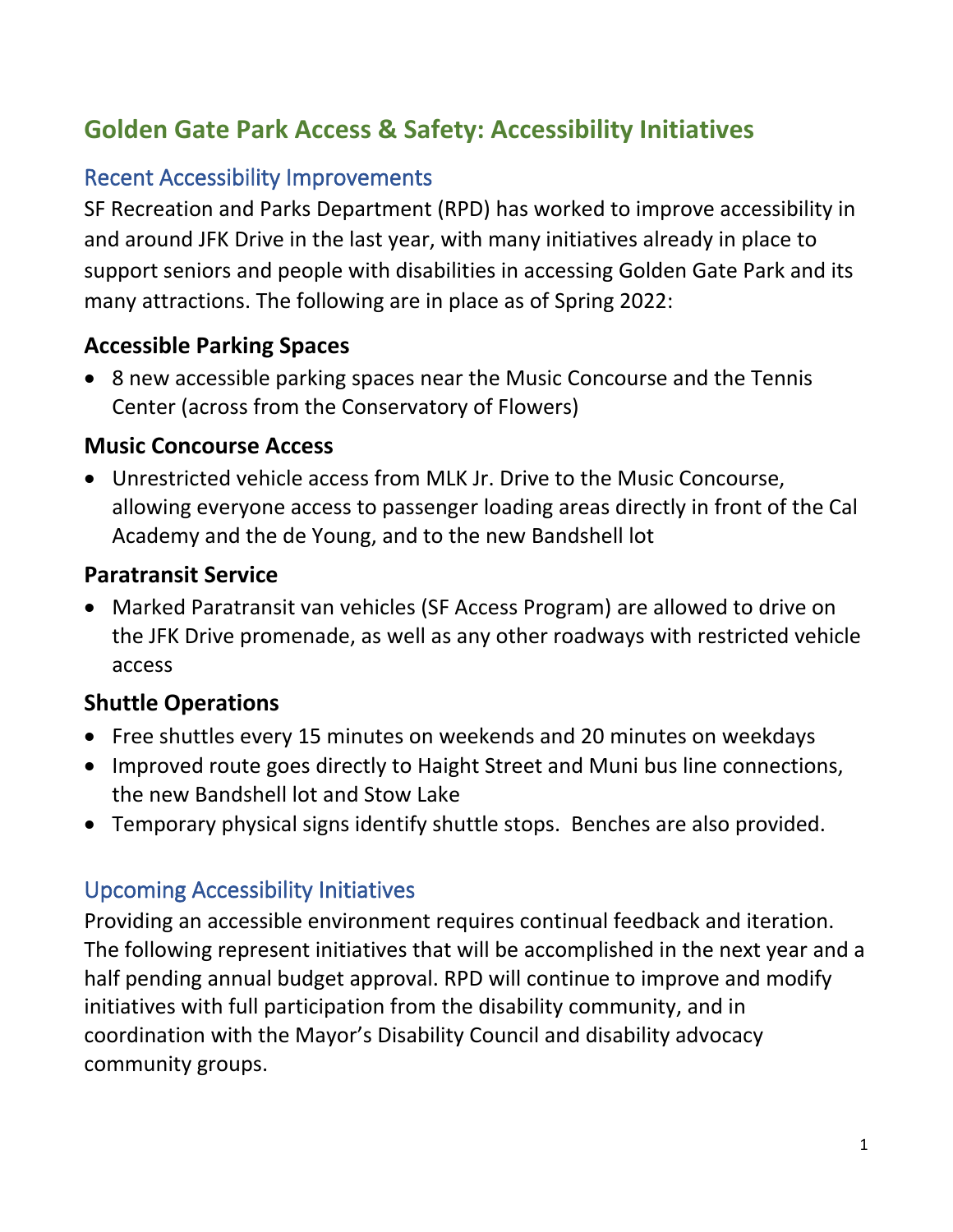|                                  | <b>Accessibility Initiatives</b>                                                                                                                                                                                                                                                                                          | Completion<br><b>Timeline</b> |  |
|----------------------------------|---------------------------------------------------------------------------------------------------------------------------------------------------------------------------------------------------------------------------------------------------------------------------------------------------------------------------|-------------------------------|--|
|                                  | <b>Disability Access Coordinator</b><br>A new Disability Access Coordinator will work directly with<br>the disability community and other City agencies to provide<br>architectural accessibility compliance analysis for the<br>Recreation and Parks Department. This position adds to<br>existing RPD ADA coordinators. | Winter 2023                   |  |
|                                  | <b>Additional Accessible Parking Spaces</b><br>20 new accessible parking spaces in a parking lot next to the<br>Japanese Tea Garden, closer to the Cal Academy and the<br>Botanical Gardens. This work includes path of travel<br>improvements such as re-graded walking surfaces and<br>upgraded curb ramps.             | Spring 2022                   |  |
| <b>More Shuttle Improvements</b> |                                                                                                                                                                                                                                                                                                                           |                               |  |
|                                  | Start using low floor buses that are easier to board                                                                                                                                                                                                                                                                      | Spring 2023                   |  |
|                                  | Add new shuttle stop signs, seating and key shuttle route<br>and reliability information at all shuttle stops                                                                                                                                                                                                             | Spring 2023                   |  |
| $\bullet$                        | Confirm and upgrade stops for level landing, path of travel,<br>and curb ramps, where needed.                                                                                                                                                                                                                             | Spring 2023                   |  |
| <b>Garage Enhancements</b>       |                                                                                                                                                                                                                                                                                                                           |                               |  |
|                                  | Communicate the free 15-minute pick-up/drop-off option in<br>the garage; work with the garage to make this time longer                                                                                                                                                                                                    | Spring 2022                   |  |
|                                  | Improve garage waiting areas with seating and drop-off and<br>loading parking spaces.                                                                                                                                                                                                                                     | <b>Fall 2022</b>              |  |
|                                  | Provide additional subsidized parking for everyone via<br>Museums for All and Discover and Go passes                                                                                                                                                                                                                      | <b>Fall 2022</b>              |  |